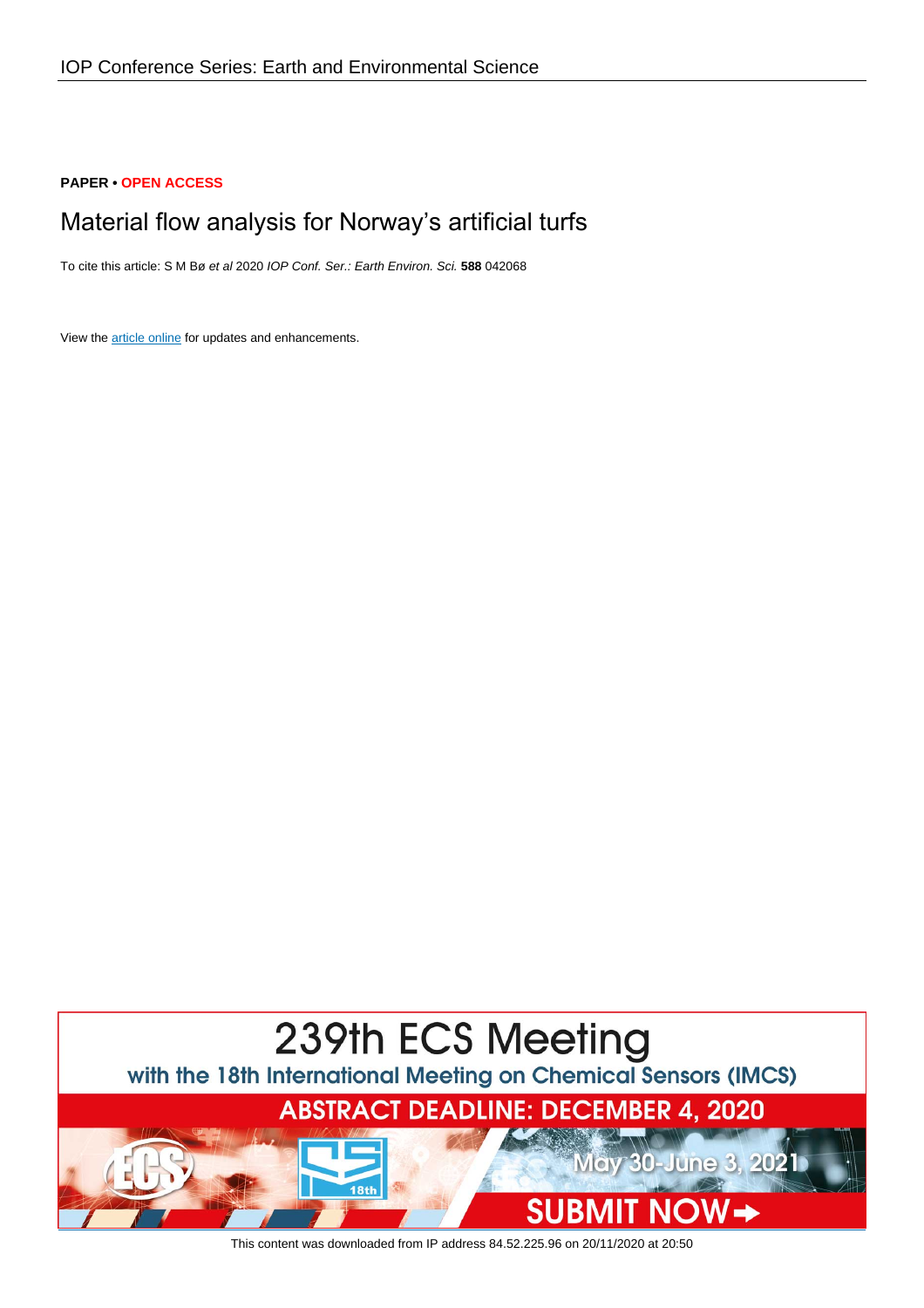# **Material flow analysis for Norway's artificial turfs**

# **S M Bø<sup>1</sup> , R A Bohne<sup>2</sup> , B Aas<sup>2</sup> , L M Hansen<sup>3</sup>**

<sup>1,3</sup>Research Assistant, Department of Civil and Environmental Engineering, Norwegian University of Science and Technology, N-7491 Trondheim, Norway <sup>2</sup>Professor, Department of Civil and Environmental Engineering, Norwegian University of Science and Technology, N-7491 Trondheim, Norway <sup>2</sup>Senior Engineer, Department of Civil and Environmental Engineering, Norwegian University of Science and Technology, N-7491 Trondheim, Norway

E-mail: [siri.m.bo@ntnu.no,](mailto:siri.m.bo@ntnu.no) [rolf.bohne@ntnu.no,](mailto:rolf.bohne@ntnu.no) [bjorn.aas@ntnu.no,](mailto:bjorn.aas@ntnu.no) [linda.m.hansen@ntnu.no](mailto:linda.m.hansen@ntnu.no)

The artificial turf industry is a producer of waste in terms of plastic, microplastic and sand. It is the second largest source of microplastic lost to the environment in Norway, after wear of car tires, according to the Norwegian Environment Agency [1]. A new full-size synthetic football field contains about 100 tons of rubber granules as intentionally added microplastics. Maintaining these fields means refilling the turf with 3.5-6.5 tons granules each year due to a loss caused by the user, removal of snow, surface water runoff and degradation of the rubber granules. The turf also includes 4.8-12.8 tons of synthetic grass fiber, an underlying shock pad (PAD) and about 120-176 tons of sand. The total number of artificial turfs in Norway is approaching 2000, a number that has rapidly increased the last 20 years. Since the expected lifetime of a turf is around 10-12 years, it is soon due for a huge renovation process of existing turfs. The value chain of this complex product stock is not fully developed. This study analyses the material flow (MFA) of artificial turfs in Norway with a focus on the production of new turfs, refilling of granules in existing turfs, renovation of turfs and loss of grass fiber and granules. The results show that there is a significant amount of rubber granules and grass fibers unaccounted for, possibly lost to the environment. This is due to the current design, operation and maintenance of the artificial turfs. Therefore, there is a need for new design of turfs, new operations, maintenance equipment and procedures.

## **1. Introduction**

The first-generation artificial turf (1G) field was built in Houston Texas in 1964. This turf was made of polyamide (nylon) fiber tafted on a synthetic backing. Since then, three more generations of artificial turfs (2-4G) has been developed (**[Figure](#page-2-0)** *1*). 2G artificial turfs use polypropylene fibers with sand infill, 3G artificial turfs use polyethylene fibers with sand and synthetic infill. The synthetic infill is often styrene-butadiene rubber granules (SBR), made of discarded car tires. But alternatives such as ethylenepropylene-diene-monomer (EPDM, a synthetic rubber), thermoplastic elastomer (TPE), bioplastic,

Content from this work may be used under the terms of theCreative Commons Attribution 3.0 licence. Any further distribution of this work must maintain attribution to the author(s) and the title of the work, journal citation and DOI.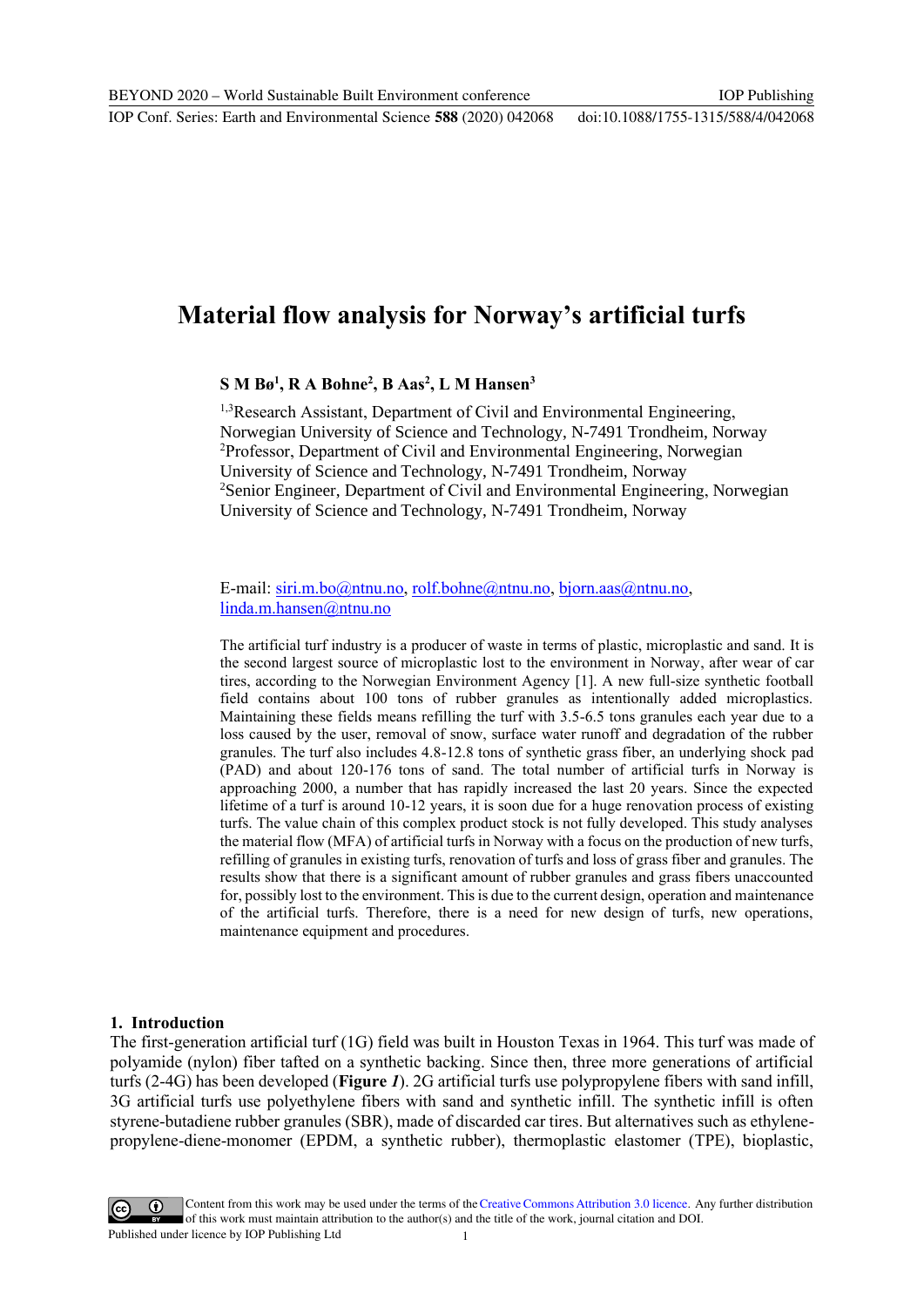organic materials as cork, coconut fibers and olive cores, exists. Today, 4G artificial turfs made of polyethylene fiber in two layers with sand as infill or without infill are produced [2].



<span id="page-2-0"></span>**Figure 1.** The evolution of artificial turf described as first generation (1G) to fourth generation (4G).

Around 1995, the building of new fields increased drastically in Norway [\(Figure 2\)](#page-2-1). The total number of 11-, 9- and 7-a-side artificial football turfs is now approaching 2000 [3]. Annually around 150-200 of these fields need renovation. This number is based on the numbers of application regarding gaming funds from Norsk Tipping. This corresponds to a lifetime of approximately 10-12 years for a field. When investigating the numbers of granule infill, grass fibers and sand in the artificial turfs, it is noticed that the amount laid out as new is far less than the numbers reported at the end-of-life by the recycling industry [4].



<span id="page-2-1"></span>**Figure 2.** Growth of 11-, 9- and 7-a-side artificial football turfs in Norway. The total number built is now approaching 2000 [3].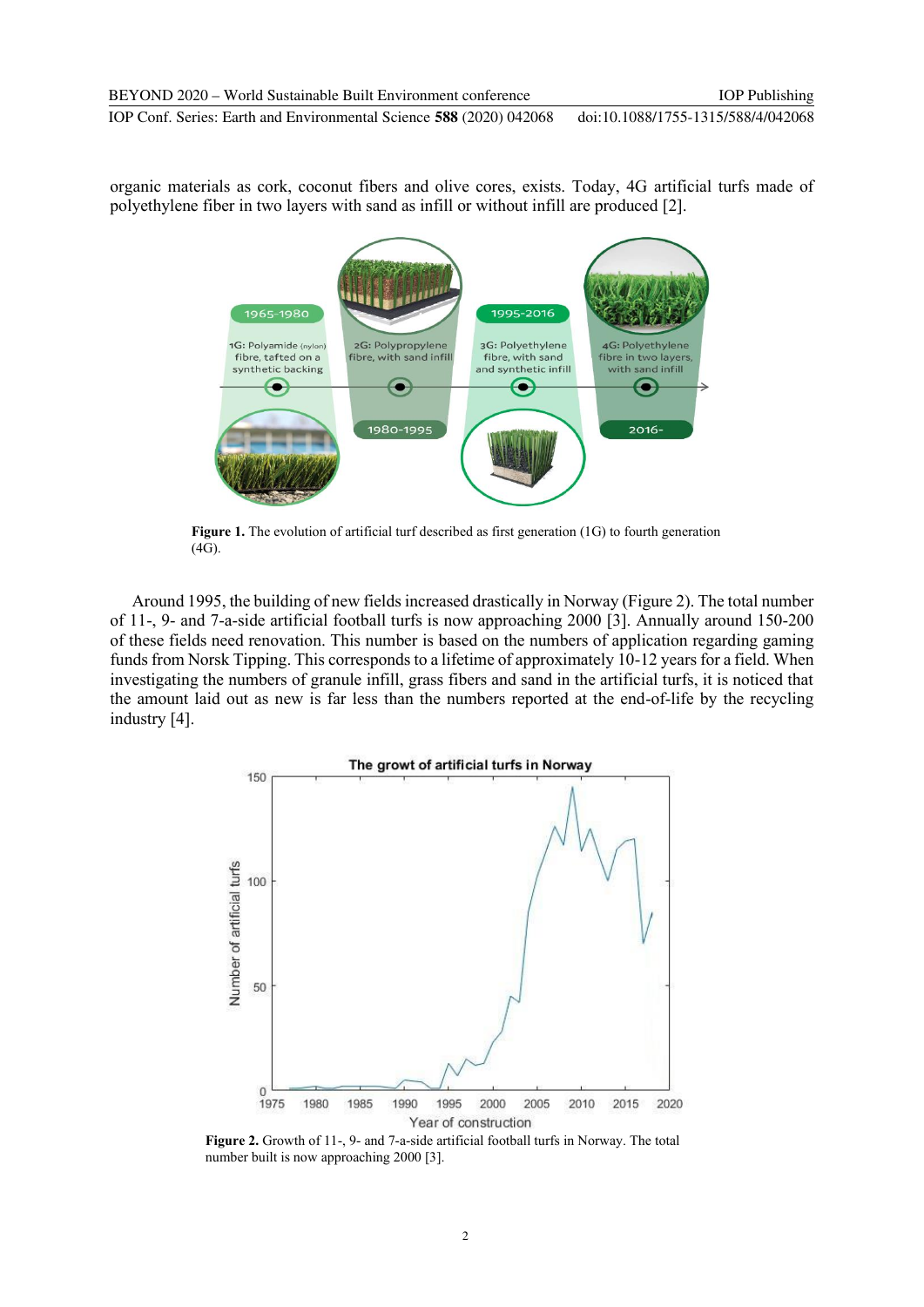This paper investigates the material flow of artificial turf fields in Norway. This is mainly 3G-fields. Thus, the turf consists of synthetic grass fibers, granule infill, sand infill and an underlying shock pad (PAD). A typical 11-a-side turf is 7992 m<sup>2</sup>. This includes the safety zone of 2-3 meters outside the net area of the ground. It contains  $0.6$ -1.6 kg/m<sup>2</sup> synthetic grass fibers, 10-14 kg/m<sup>2</sup> granules and 15-22 kg/m<sup>2</sup> sand [5]. This means that a typical 11-a-side turf contains approximately 4.8-12.8 tons synthetic grass fibers, 80-112 tons granules and 120-176 tons sand. In Norway, there is annual refill of granules of about 3.4 tons for turfs only used during summertime, and 6.4 tons for facilities used all year round [6] . There are multiple reasons for needing to refill the turfs with granules. Some of the main reasons are shoveling of snow [6], runoff to water and surrounding soil [7, 8] deposition on clothes/shoes [9] and compactation [10]. These granules are intentionally added microplastics, and is under the evaluation of being banned in artificial turfs [11].

# **2. Method**

The model introduced in this article is a material flow analysis (MFA, [Figure 3\)](#page-3-0) for the artificial turfs and appurtenant materials used in Norway. It is inspired by Bergsdal et.al. [12] and adapted to artificial turfs. Knowledge about fundamental parameters determining stocks, flows and materials, the model gives an illustration of how the past is reflected in future projections of generated waste. This chapter presents numbers from the Artificial Turf Guide [5] made by the Norwegian Football Federation in collaboration with the Ministry of Culture unless stated otherwise.



Figure 3. Conceptual outline of the stock dynamics model.

<span id="page-3-0"></span>Processes are represented by rectangles, flows by ovals and drivers and determinants by hexagons. Stocks of number of artificial turfs, area of artificial turfs and materials are given by *N, A* and *M*, respectively. Net stock accumulation is given by d*N*/d*t,* d*A*/d*t* and d*M* /d*t*. Input flows to stock are given by  $N_{in}/dt$ ,  $A_{in}/dt$  and  $M_{in}/dt$ , output flows are represented by  $N_{out}/dt$ ,  $A_{out}/dt$  and  $M_{out}/dt$ .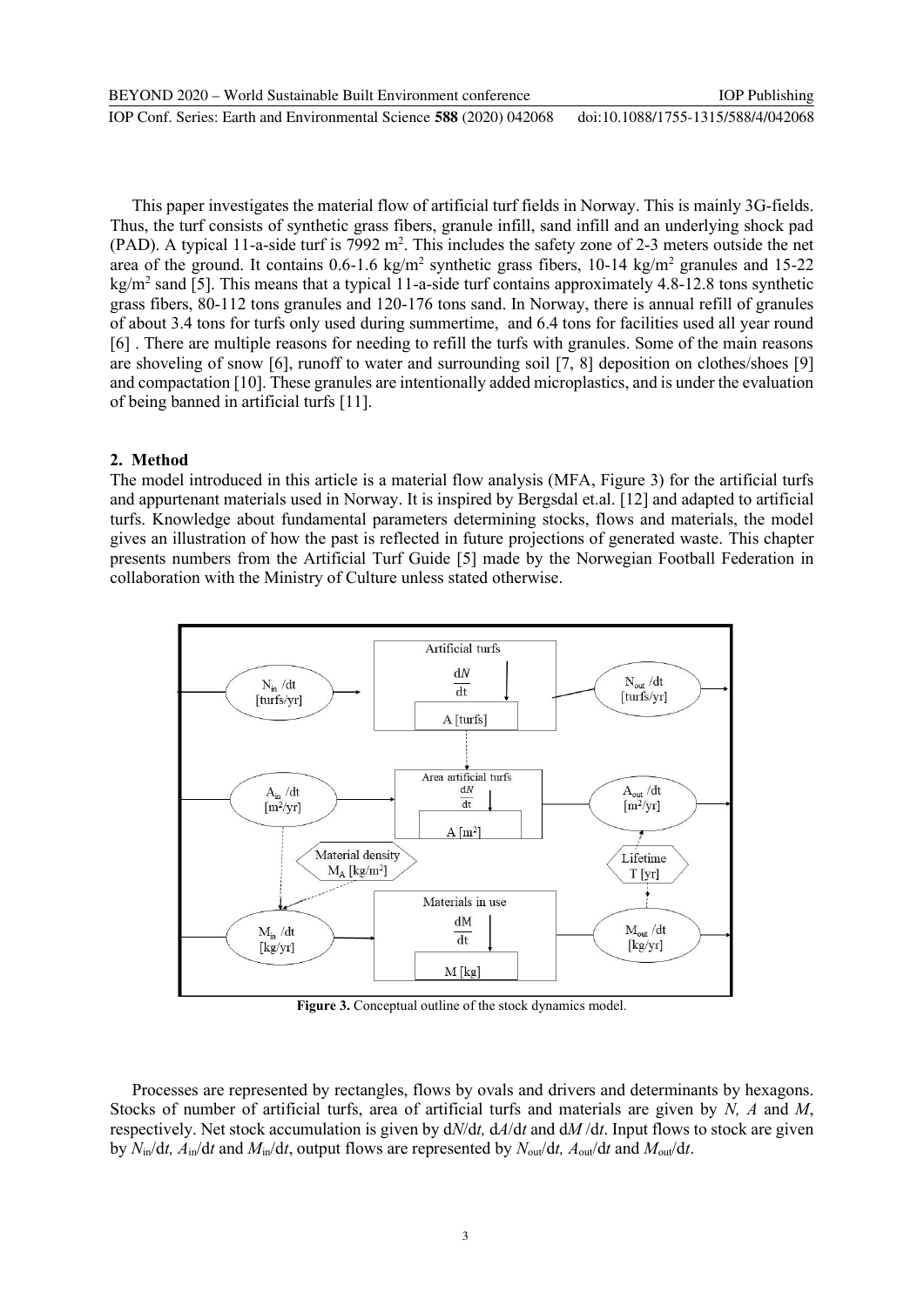IOP Conf. Series: Earth and Environmental Science **588** (2020) 042068 doi:10.1088/1755-1315/588/4/042068

Balance equation for the artificial turfs is given by equation  $(1)$  and  $(2)$ . It follows from equation  $(1)$ that the number of artificial turfs is the number of built turfs minus discontinued turfs. The number of discontinued turfs is zero, since they are rehabilitated.

<span id="page-4-0"></span>
$$
\frac{dA(t)}{dt} = \frac{A_{in}(t)}{dt} - \frac{A_{out}(t)}{dt}
$$
 (1)

<span id="page-4-1"></span>
$$
\frac{dM(t)}{dt} = \frac{M_{\text{in}}(t)}{dt} - \frac{M_{\text{out}}(t)}{dt} \tag{2}
$$

The artificial turf stock is driven by the demand of new artificial turfs and rehabilitation of old turfs, to satisfy the football federation, football clubs, members and other users. The demand of material is not only determined by the need formed when building and rehabilitating turfs, but also by a need of yearly refilling of granules. Refilling is increasing the demand of materials. Materials available through waste management plants, such as recycled and reusable materials, will lower the need for primary materials at construction.

The material dynamic is determined by lifetime parameters and the material density MA, that is describing the material use per unit of new and rehabilitated artificial turf. Input to the material stock is determined as

$$
\frac{M_{in}(t)}{dt} = \frac{A_{in}(t)}{dt} \cdot M_A
$$
 (3)

#### *2.1. Lifetime of artificial turf used in football pitches Norway*

The Norwegian Football Federation has an overview of every artificial turf pitches built by the different regional associations in Norway [13]. The lifetime of 11-a-side, 9-a-side and 7-a-side outdoor artificial turfs was found by investigating the building year and the year of rehabilitation. Artificial turf consists of rubber granules, a synthetic grass-mat, sand and a shock pad. The first three are described below.

#### *2.2. Granules*

A 3G-turf has infill of granules. At installation the first year, the 11-a-side turf (7992 m<sup>2</sup>) is filled with 80-112 tons of granules equivalent to  $10-14 \text{ kg/m}^2$ . There is yearly a need for refilling the turf with granules. The amount needed is determined by controlling the fill height of the turf. According to an investigation done by Rambøll for The Norwegian Environmental Agency, an average 11-a-side turf is filled with 3.4-6.4 tons of granules yearly. These numbers are of some uncertainty [6]. After approximately 10 years it is assumed that the turf needs rehabilitation, where the grass is rolled up and sent to an approved recycling facility. Granules can be separated from the silica sand then recycled [14], this is to some degree done by the industry[4].Then, a new turf is rolled out and new 80-112 tons of granules is added to the turf.

#### *2.3. Grass*

At installation of an average 11-a-side turf, about 4.8-12.8 tons of artificial grass, equivalent to 0.6-1.6  $kg/m<sup>2</sup>$ , is laid out. There is no intended addition or removal of grass before the renovation occurring after 10 years. The grass is then sent to an approved recycling facility.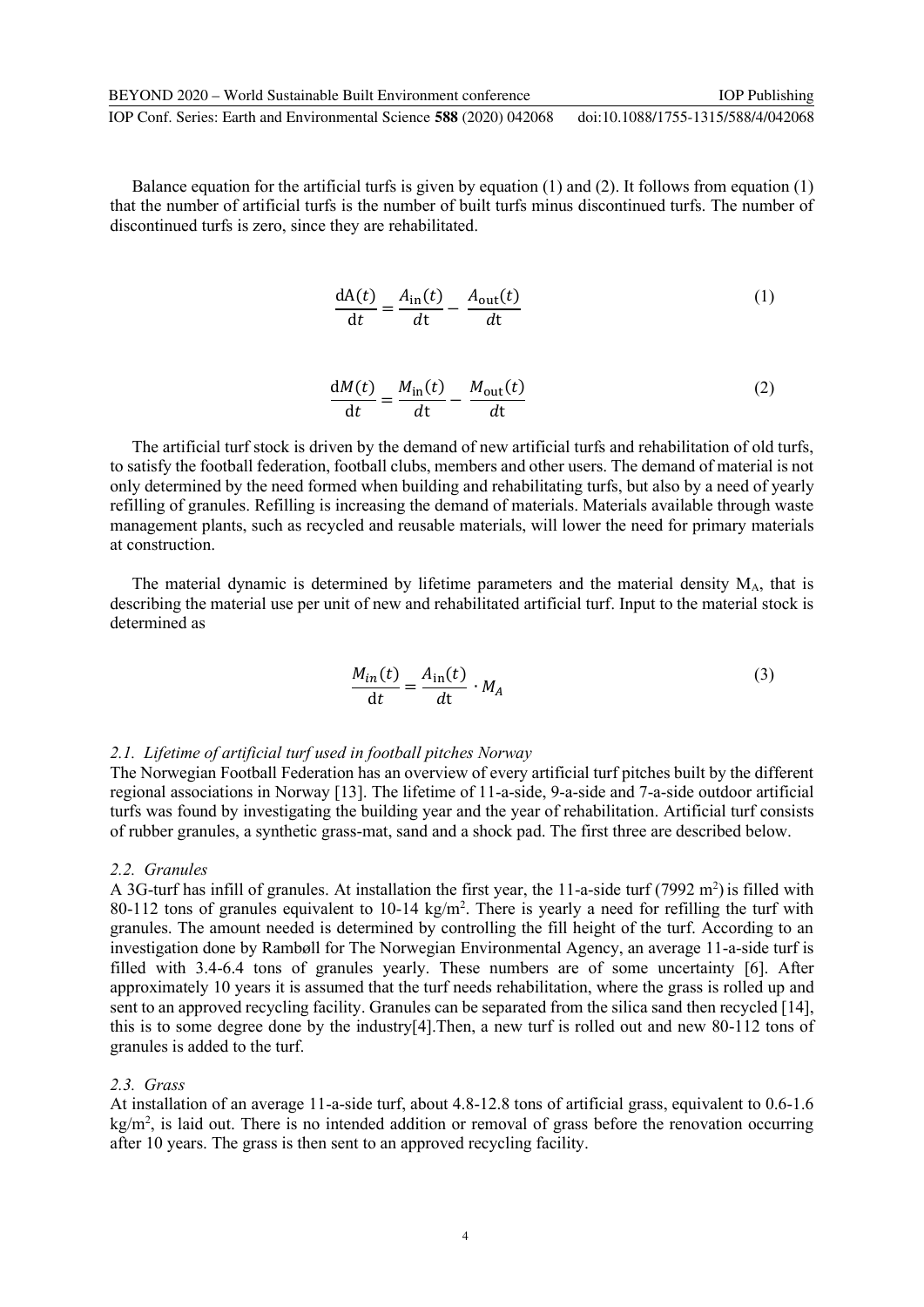## *2.4. Sand*

At installation of an average 11-a-side turf, about 120-176 tons of sand, equivalent to 15-22 kg/m<sup>2</sup>, is laid out. There is no intended addition or removal of sand before the renovation occurring after 10 years. The sand is then sent to an approved recycling facility.

### *2.5. Reported numbers from recycling industry and loss*

The numbers for loss are found by using the number of granules, grass fibres and sand laid out at installation then subtracting them with the numbers reported by a recycling facility. Only one recycling facility has reported their numbers, in which these numbers will unilaterally represent the industry. These numbers should be used with caution.

### **3. Results**

### *3.1. Lifetime of artificial turf used in football pitches Norway*

The overall lifetime of 11-, 9- and 7-a-side artificial turf used in football pitches in Norway can be seen in [Figure 4.](#page-5-0) The earliest rehabilitated turf was after 1 year, and the oldest was rehabilitated after 37 years. Most of the turfs have a lifetime between 8-15 years, where the mean lifetime is 11.4 years.



<span id="page-5-0"></span>**Figure 4.** Lifetime of 11-, 9- and 7-a-side artificial football turfs in Norway. The lifetime was found by investigating the building year of the pitch and the time of rehabilitation from the overview of football facilities given by the Norwegian Football Federation [13].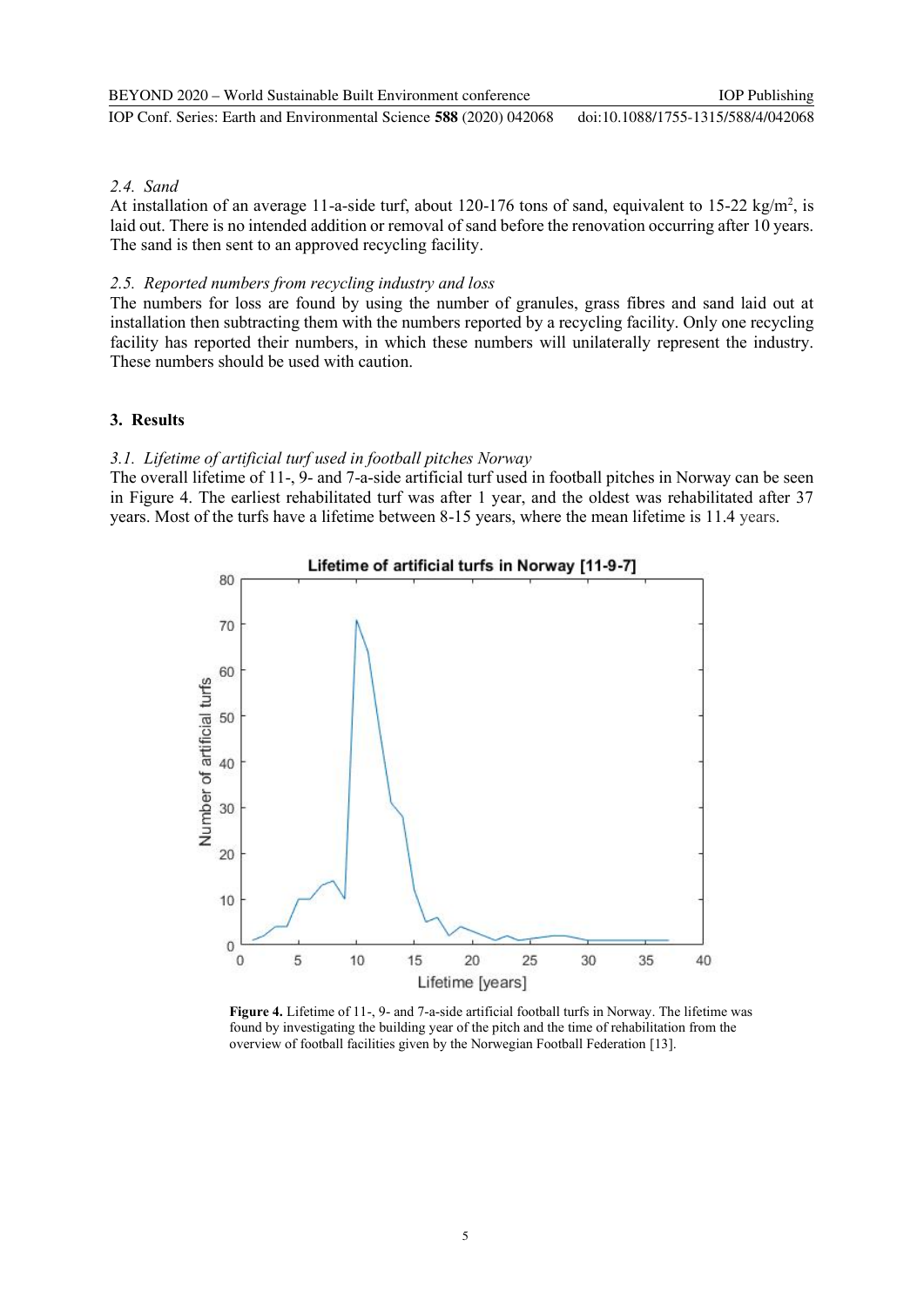doi:10.1088/1755-1315/588/4/042068

IOP Conf. Series: Earth and Environmental Science **588** (2020) 042068



Figure 5. Annual (A) and accumulated (B) amount of granulate added to a 11 a-side artificial turf.

From figure 5b, we can see that after 9 years the accumulated amount of granules is 17.5±3.6 kg per m<sup>2</sup> . This corresponds to about 140±30 tons of granulates for a 11-a-side turf accumulated over 9 years.



Figure 6. Annual (A) and accumulated (B) amount of artificial grass added to a 11-a-side artificial turf.

From figure 6b, we can see that after 9 years the accumulated amount of grass is  $1,2\pm 0,4$  kg per m<sup>2</sup>. This corresponds to about  $9.6\pm 3.2$  tons of gras for a 11-a-side turf accumulated over 9 years.



**Figure 7.** Annual (A) and accumulated (B) amount of sand added to a 11- a-side artificial turf.

From figure 7b, we can see that after 9 years the accumulated amount of sand is  $18.5 \pm 3.5$  kg per m<sup>2</sup>. This corresponds to about 180±34 tons of sand for a 11-a-side turf accumulated over 9 years.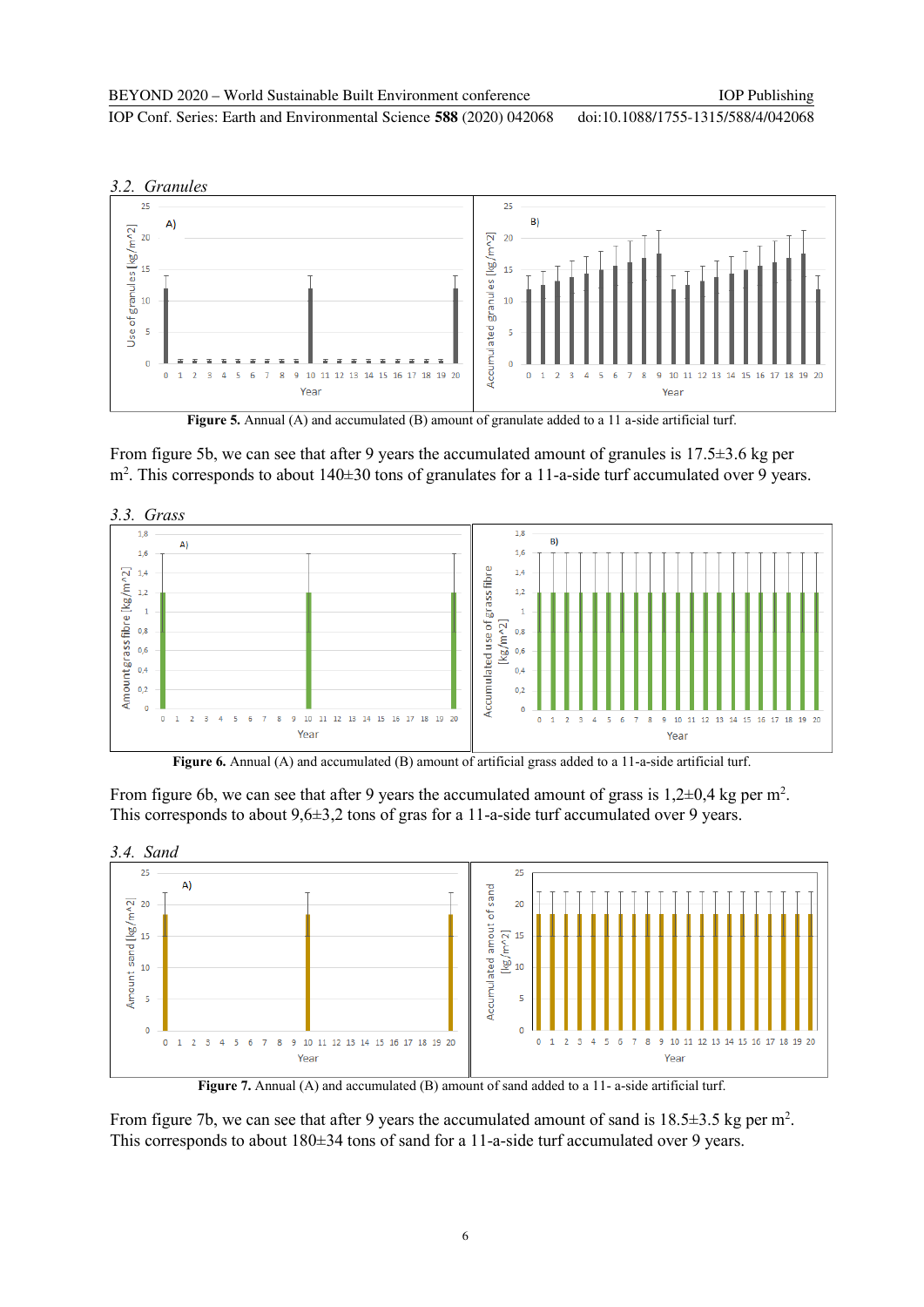IOP Conf. Series: Earth and Environmental Science **588** (2020) 042068 doi:10.1088/1755-1315/588/4/042068

#### *3.5. Reported numbers from recycling industry and loss*

Reported numbers from the recycling facility can be found in [Table 1.](#page-7-0) These numbers represent the average amount the recycling facility receives when the delivery is an 11-a-side artificial turf.

<span id="page-7-0"></span>

| Table 1. Reported numbers from a recycling facility. These numbers represent the average amount |
|-------------------------------------------------------------------------------------------------|
| the facility receives when the delivery is an 11-a-side artificial turf.                        |

| Component    | Amount<br>Added | Amount<br>Recycled | Amount<br>Added                | Amount<br>Recycled            | Amount<br>Missing | Amount<br>Missing              |
|--------------|-----------------|--------------------|--------------------------------|-------------------------------|-------------------|--------------------------------|
|              | [Tons]          | [Tons]             | $\left[\mathrm{kg/m^2}\right]$ | $\lceil \text{kg/m}^2 \rceil$ | [Tons]            | $\left[\mathrm{kg/m^2}\right]$ |
| Granules     | $140 \pm 30$    | 57                 | $17.5 \pm 3.6$                 | 7.1                           | 83                | 10.4                           |
| Grass fibres | $9.6 \pm 3.2$   | Q                  | $1.2 \pm 0.4$                  |                               | 0.6               | 0.075                          |
| Sand         | $180 \pm 34$    | 137                | $18.5 \pm 3.5$                 | 17.2                          | 43                | 5.4                            |

#### **4. Discussions**

Each year there is a distribution of gaming funds from the surplus of Norsk Tipping [5]. Football facilities can apply each 10 year for funding of rehabilitation for existing turfs, matching the rehabilitation rate of the artificial turfs.

The PAD installed underneath the artificial turf carpet may be manufactured of different raw materials. A rubber shockpad comprised of rubber granulate and bitumen, mixed and applied as a liquidized blend on site. The layer thickness is normally 25-35mm. After a hardening period of 20-30hrs the layer ready for installation of turf carpet and infill materials. A shockpad of plastic may comprise of virgin polyethylene foam. Other pad products are available as well. The shockpad is disregarded because it is hard to determine amount of plastic in the PADs and the expected lifetime, though the product is expected to have an impact on the amounts of plastic.

The amount of rubber granules, grass fibers and sand reported to be used in artificial turfs does not correspond with the amounts received at the recycling fabric. There is a great loss, as can be seen in table 1. When investigating different ways rubber granules, grass fibers and sand can be lost from an artificial turf, several ways play out. The materials can be lost to the environment through shoveling of snow [6], something that is done to a large extent in wintertime in Norway. The loss can occur by runoff to water and surrounding soil [7, 8] and/or by deposition on clothes/shoes [9]. When removing the turfs, they are rolled up in smaller pieces and loaded into trucks for transportation to deposition/recycling site. There is reason to believe that rubber granules, grass fibers and sand will be lost in this process, but how much that disappears through this route is uncertain. Thus, this should be investigated.

Due to the current design of the artificial turfs used in Norway, the operations, maintenance equipment and procedures, there is now a significant amount of plastics and microplastics unaccounted for. Thus, there is a need for a renewal of the industry to secure that components from the artificial turfs are properly deposited/recycled and prevent loss to the environment.

The numbers given by the recycling factory [\(Table 1\)](#page-7-0) should be used with care, as the received goods are from a variety of fields, with an equal variety of composition of the turf system. Nevertheless, there are only a couple recycling factories that are approved by the Norwegian authorities, so the numbers can be considered valid for the Norwegian market.